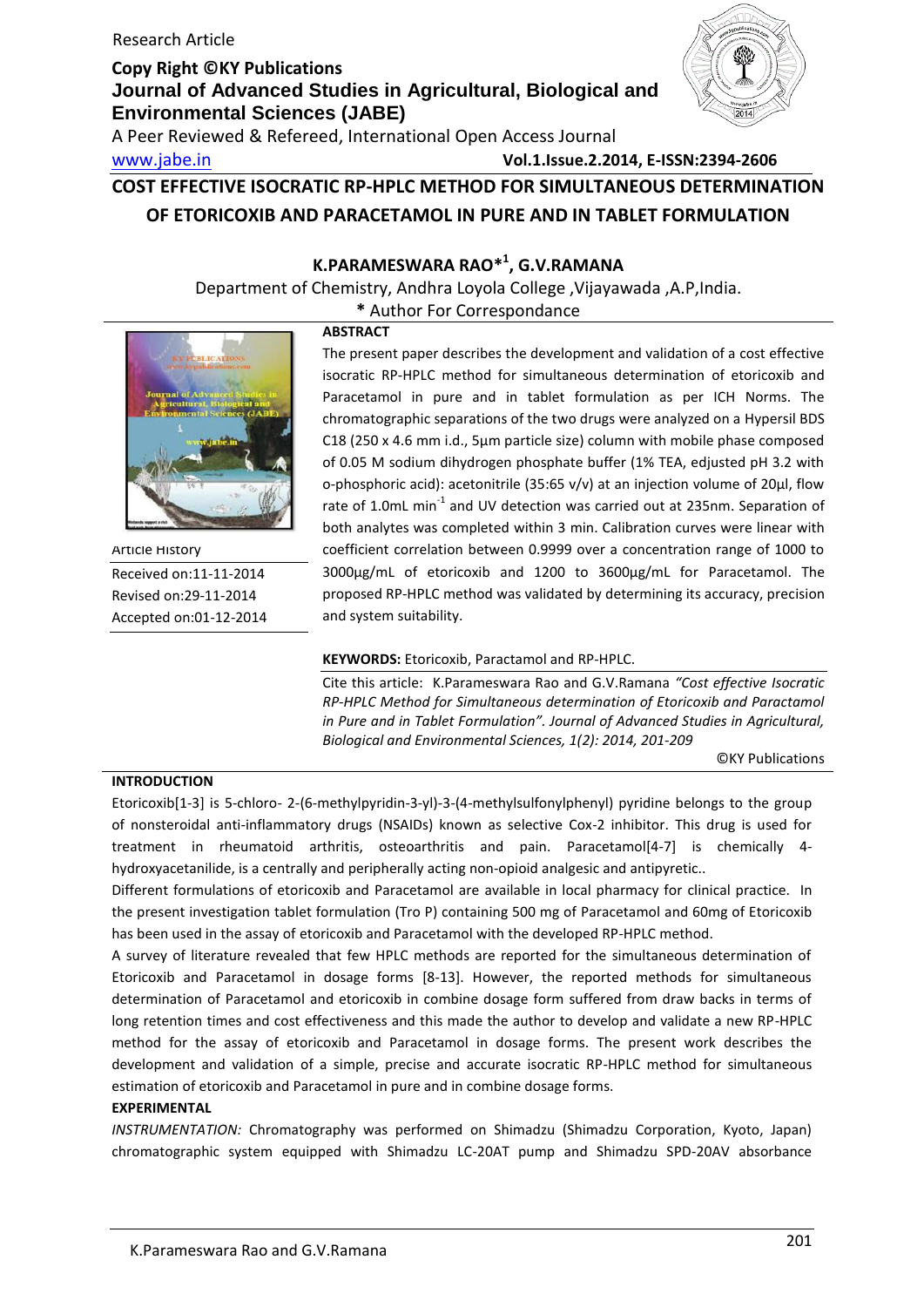## Research Article

## **Copy Right ©KY Publications Journal of Advanced Studies in Agricultural, Biological and Environmental Sciences (JABE)**



A Peer Reviewed & Refereed, International Open Access Journal

www.jabe.in **Vol.1.Issue.2.2014, E-ISSN:2394-2606**

detector. Samples were injected through a Rheodyne 7725 injector valve with fixed loop at 20 μl. Data acquisition and integration was

performed using Empower2 software. HPLC separation of both the analytes was performed at room temperature on a Hypersil BDS C18 (250 x 4.6 mm i.d., 5μm particle size) column with mobile phase composed of 0.05 M sodium dihydrogen phosphate buffer (1% TEA, adjusted pH 3.2 with o-phosphoric acid): acetonitrile (35:65 v/v) at an injection volume of 20μl, flow rate of 1.0mL.min-1 and UV detection was carried out at 235nm.. Shimazdu electronic weighing balance, model BL 220 H was used for weighing the samples. Elico pH meter (Hyderabad, India) LI 120 model was used for pH measurements.



**Figure.1.MOLECULAR STRUCTURE OF ETORICOXIB AND PARACETAMOL**

*CHEMICALS AND REAGENTS:* Milli-Q water, Acetonitrile (HPLC Grade), Orthophosphoric acid (GR Grade), sodium dihydrogen phosphate monohydrate (GR Grade),Triethylamine(GR Grade) was obtained from Qualigens Ltd., Mumbai. Pure Paracetamol in dosage forms was provided as gift sample by Micro Lab Pvt. Ltd. Bangalore and pure etoricoxib and was provided as gift sample by Kurekem Rishab Healthcare Pvt Ltd. Combined dosage form Tro-P (60 mg of Etoricoxib and and 500 mg of Paracetamol), was procured from local pharmacy. All dilutions were performed in standard class-A, volumetric glassware.

*MOBILE PHASE PREPARATION:* 350 ml of the phosphate buffer was mixed with 650ml of acetonitrile. The solution was degassed in an ultrasonic water bath for 5 minutes and filtered through 0.45μm filter under vacuum.

*DILUENT PREPARATION:* The same mobile phase was used as diluent in the present assay.

*PREPARATION OF STOCK & WORKING STANDARD SOLUTIONS:* The stock solution (1.0mg/ml) was prepared by weighing accurately 100mg of pure etoricoxib and PARACETAMOL and transferred into a clean and dry 100 ml volumetric flask. About 70 ml of diluent was added and sonicated. The volume was made unto the mark with the same diluent. From the above prepared stock solution pipette out suitable aliquots and transferred into a clean and dry 10ml volumetric flask, the diluent was added up to the mark to get final concentration of 1000- 3000μg/ml of pure etoricoxib and 1200-3600μg/ml of PARACETAMOL respectively.

*PREPARATION OF SAMPLE SOLUTION:* Twenty tablets (TRO-P 60/500mg,strength 60mg of Etoricoxib and and 500 mg of Paracetamol, Kurekem Rishab Healthcare Pvt Ltd) procured from local pharmacy were weighed, and then powdered. A sample of the powdered tablets, equivalent to 100mg of the active ingredient, was mixed with 30 ml of diluent in 100 ml volumetric flask. The mixture was allowed to stand for 1 hr with intermittent sonication to ensure complete solubility of the drug, and then filtered through a 0.45µm membrane filter, followed by adding the same solvent upto 100ml to obtain a stock solution of 1000μg/ml. From above prepared stock solution pipette out aliquots of the above solution and transferred into a clean and different dry 10ml volumetric flasks, the diluent was added up to the mark 10ml to get final concentration of 1000- 3000μg/ml of etoricoxib and 1200-3600μg/ml of PARACETAMOL respectively. 20μL volumes of these standard and sample solutions were injected five times and the peak areas were recorded. The mean and percentage relative standard deviation were calculated from the peak areas.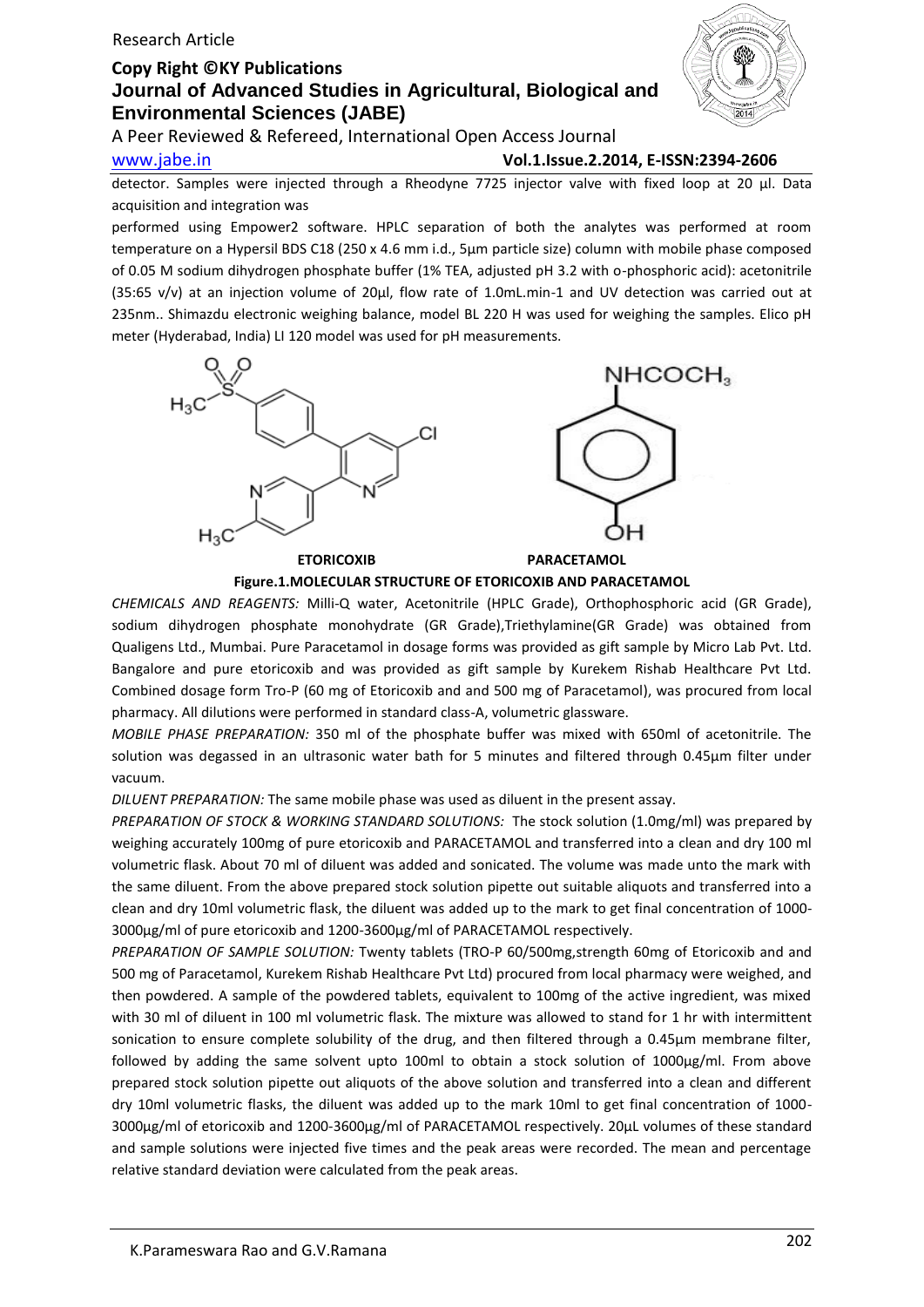

A Peer Reviewed & Refereed, International Open Access Journal

www.jabe.in **Vol.1.Issue.2.2014, E-ISSN:2394-2606**

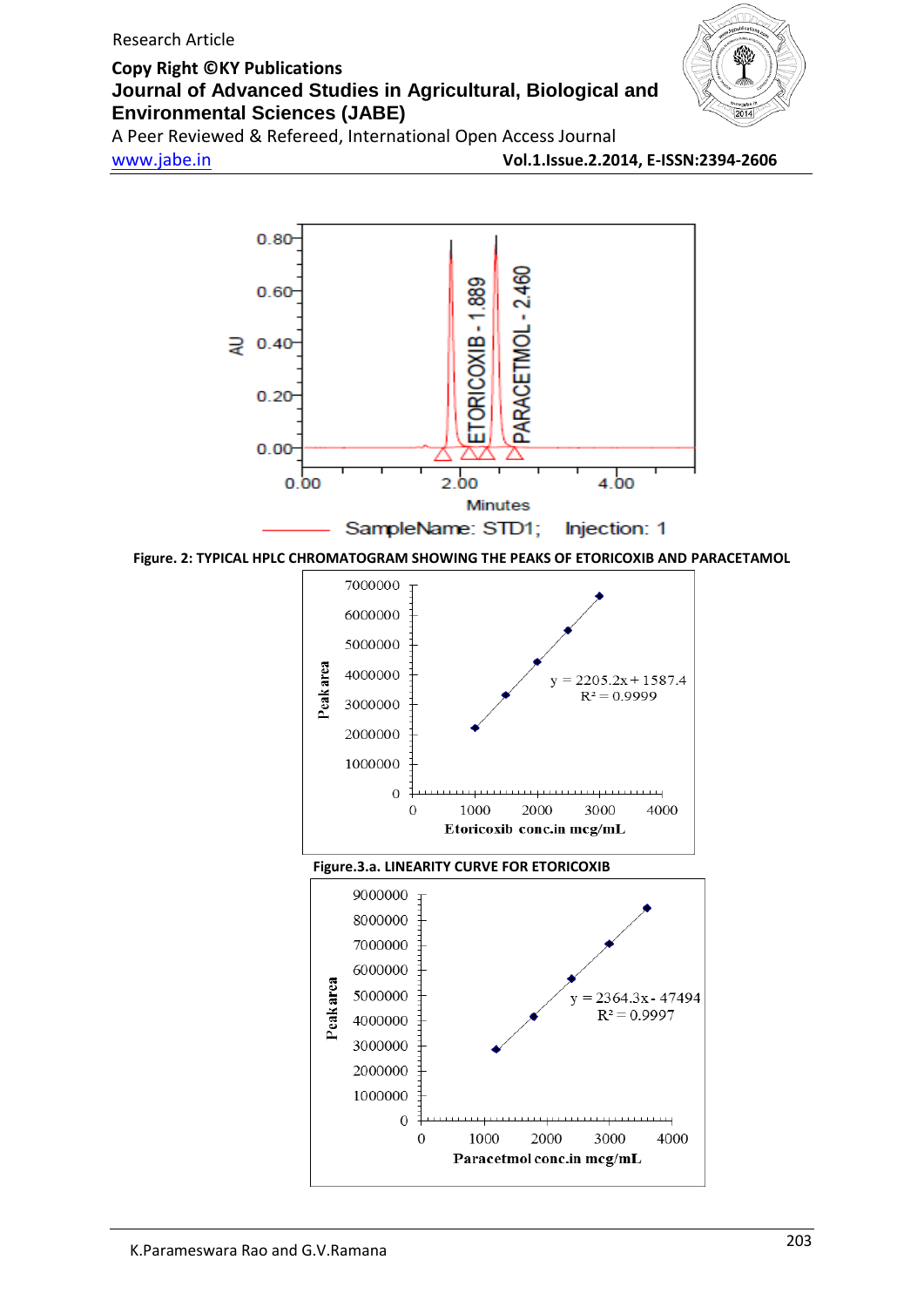

A Peer Reviewed & Refereed, International Open Access Journal

www.jabe.in **Vol.1.Issue.2.2014, E-ISSN:2394-2606**

## **Figure.3.b.LINEARITY CURVE FOR PARACETAMOL**

## **RESULTS AND DISCUSSIONS**

**A.METHOD DEVELOPMENT AND OPTIMIZATION:** The analytical conditions for the proposed method were selected, basing on the chemical nature of etoricoxib and Paracetamol.

Initial spectroscopic analysis of compounds showed that etoricoxib and Paracetamol showed a maximum UV absorbance (λmax) at 233.2nm, 238nm respectively. Therefore, the chromatographic detection was performed at 235nm using a photo diode array detector as both the compounds showed good response at this wave length. The development trials of each component were carried, by keeping them in various extreme conditions.

In order to effect the simultaneous elution of etoricoxib and Paracetamol peaks under isocratic conditions, the mixtures of acetonitrile and phosphate buffer in different combinations at various flow rates were assayed. The mixture of acetonitrile: 0.05 M phosphate buffer (1% TEA, pH 3.2 adjusted with ophosphoric acid) (65:35 v/v) at 1.0 ml min<sup>-1</sup> flow rate, proved to be better than the other mixtures and flow rates for the separation, since the chromatographic peaks were better defined, resolved and free from tailing. The chromatogram for simultaneous estimation of etoricoxib and Paracetamol standard by using the aforementioned mobile phase from 20μL of the proposed method is represented in Fig.2. As shown in Figure.2, the retention times were 1.189min. for etoricoxib, 2.460min.for Paracetamol and the system suitability results of the proposed RP-HPLC method are presented in Table.2.

**B.METHOD VALIDATION:** The analytical characteristics used in this method validation were accuracy, precision, linearity, limit of detection, limit of quantification and robustness.

*1.SYSTEM SUITABILITY:* A system suitability test of the chromatographic system was performed before each validation run. Five replicate injections of standard preparation were injected and asymmetry, theoretical plate and % RSD of peak area were determined for same. Acceptance criteria for system suitability, asymmetry not more than 2.0, theoretical plate not less than 2000 and % RSD of peak area not more then 2.0, were full fill during each validation parameter as shown in Table.2.

*2.LINEARITY OF DETECTOR RESPONSE:* The linearity of the present proposed RP-HPLC method was determined by preparing a standard stock solution from which working solutions were prepared by diluting appropriately to yield solutions containing 50, 75, 100, 125 and 150% of the working standard solution concentration. 10µL of each of these solutions was injected into the column along with the above said mobile phase and then analyzed in triplicate and the peak areas obtained for each analyte compound plotted against concentration Fig.2.a&b. The data so obtained from the linearity determination experiments was subjected to linear regression analysis and the equations were  $y = 2205.2 x + 1587.4$ ,  $R^2 = 0.9999$  for etoricoxib and  $y =$ 2364.3 x + 47494,  $R^2$  = 0.9997 for PARACETAMOL respectively. Correlation coefficient ( $R^2$ ) values of both the studied drugs were greater than 0.9999 indicating a strong correlation exists between the concentrations of the analytes and the peak areas and therefore the proposed RP-HPLC method could be applied in the assay of the two analytes in routine quality control labs. The summary of the linearity analysis results obtained is shown in Table.3.a&b.

*3. SENSITIVITY:* a)Limit of detection: The limit of detection (LOD) is the lowest amount of analyte in a sample that can be detected but not necessarily quantified using an analytical technique under specified experimental conditions. The LOD was established by signal over noise (S/N) method where 6 injection of blank (mobile phase) were injected and the mean peak height was determined and the results obtained are summarized in Table.3.a&b respectively.

b)Limit of quantitation: The limit of quantitation (LOQ) is the lowest amount of analyte in a sample that can be determined with acceptable precision under specified experimental conditions. The degree of precision considered to be acceptable for purposes of LOQ determination from peak areas of six injections ( $n = 6$ ) is CV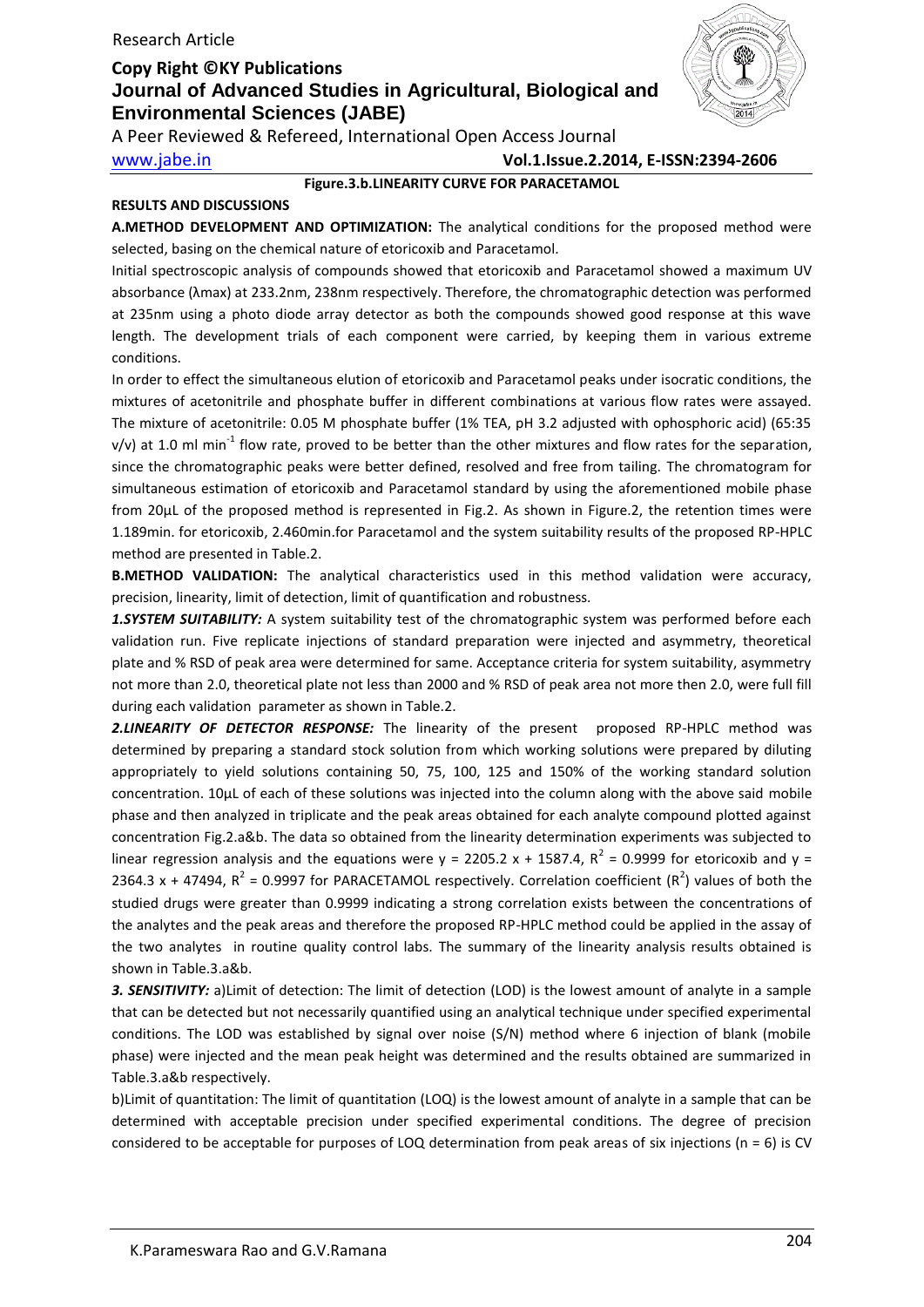

A Peer Reviewed & Refereed, International Open Access Journal

www.jabe.in **Vol.1.Issue.2.2014, E-ISSN:2394-2606**

(coefficient of variance) less than 20% and at a signal to noise ratio of 10:1. The results of LOQ obtained for are summarized in Table.3.a&b.

*4. PRECISION:* Reproducibility is assessed by means of inter-laboratory trials but this was not done during the course of this study. The inter-day precision of the developed RP-HPLC method was determined by running six replicate injections of a freshly prepared standard solution after every three day interval. Fresh mobile phase was prepared for each day of analysis. The component peak areas obtained were calculated to determine the inter-day precision of the method and the results obtained are summarized in Table.4. The coefficient of variation in both cases was below 2% indicating that the method was precise.

*5. ACCURACY:* The accuracy for the developed method was determined by spiking the finished commercial products with working standards of compounds under study. The difference between spiked sample result and the unspiked sample resulted was calculated as percentage of the known added spike concentration. The standards were added to the samples at 3 concentrations 50, 100 and 150% of the assay concentrations and injected in triplicate and the chromatograms were recorded and the % recovery results were reported in Table.5.a&b.

*6. ROBUSTNESS:* Robustness of the present RP-HPLC method was determined from the degree of variation observed in peak areas and retention times from the same working standard solution analyzed while adjusting each of the liquid chromatographic factors indicated (that include the variations in column temperature and mobile phase composition). Six replicate injections of the same working standard solution were run after having adjusted a single chromatographic parameter and coefficient of variation of peak areas of component peaks calculated. The degree of variation observed was then used to infer the method's robustness.

The change in flow rate and temperature unaffected the elution of etoricoxib and Paracetamol. Changing each of the two chromatographic factors had no effect on the peak areas and the coefficient of variance in all cases was below 2.0% (Table.6). The resolution of all the compounds remained unaffected by variation of these factors.

*7. DETERMINATION OF TADALAFIL IN TABLETS*. The validated RP-HPLC method was applied to the determination of etoricoxib and PARACETAMOL in tablets. 20μl of sample solution of etoricoxib and PARACETAMOL was injected into the injector of liquid chromatograph. The retention time was found to be 1.912 min. for etoricoxib and 2.473min. for Paracetamol. The amount of etoricoxib and Paracetamol present per tablet was calculated by comparing the peak area of the sample solution with that of the standard solution. The data are presented in Table 7.

| TABLE: 1:OPTIMIZED CHROMATOGRAPHIC CONDITIONS |                                                                             |  |  |  |
|-----------------------------------------------|-----------------------------------------------------------------------------|--|--|--|
| <b>Parameters</b>                             | RP-HPLC                                                                     |  |  |  |
| Elution                                       | <b>Isocratic</b>                                                            |  |  |  |
| Mobile phase                                  | KH <sub>2</sub> PO <sub>4</sub> buffer (pH 4.0) and Acetonitrile (35:65v/v) |  |  |  |
| Column                                        | Hypersil, BDSC <sub>18</sub> (250 x 4.6 mm) column                          |  |  |  |
| Flow rate                                     | 1.0 mL.min $^{-1}$                                                          |  |  |  |
| Detection                                     | UV at 235nm                                                                 |  |  |  |
| Injection volume                              | 20uL                                                                        |  |  |  |
| Temperature                                   | Ambient                                                                     |  |  |  |
| Retention time                                | 1.889 min. for etoricoxib and 2.460 min. for PARACETAMOL                    |  |  |  |
| Run time                                      | 3 minutes                                                                   |  |  |  |

**TABLE: 1:OPTIMIZED CHROMATOGRAPHIC CONDITIONS**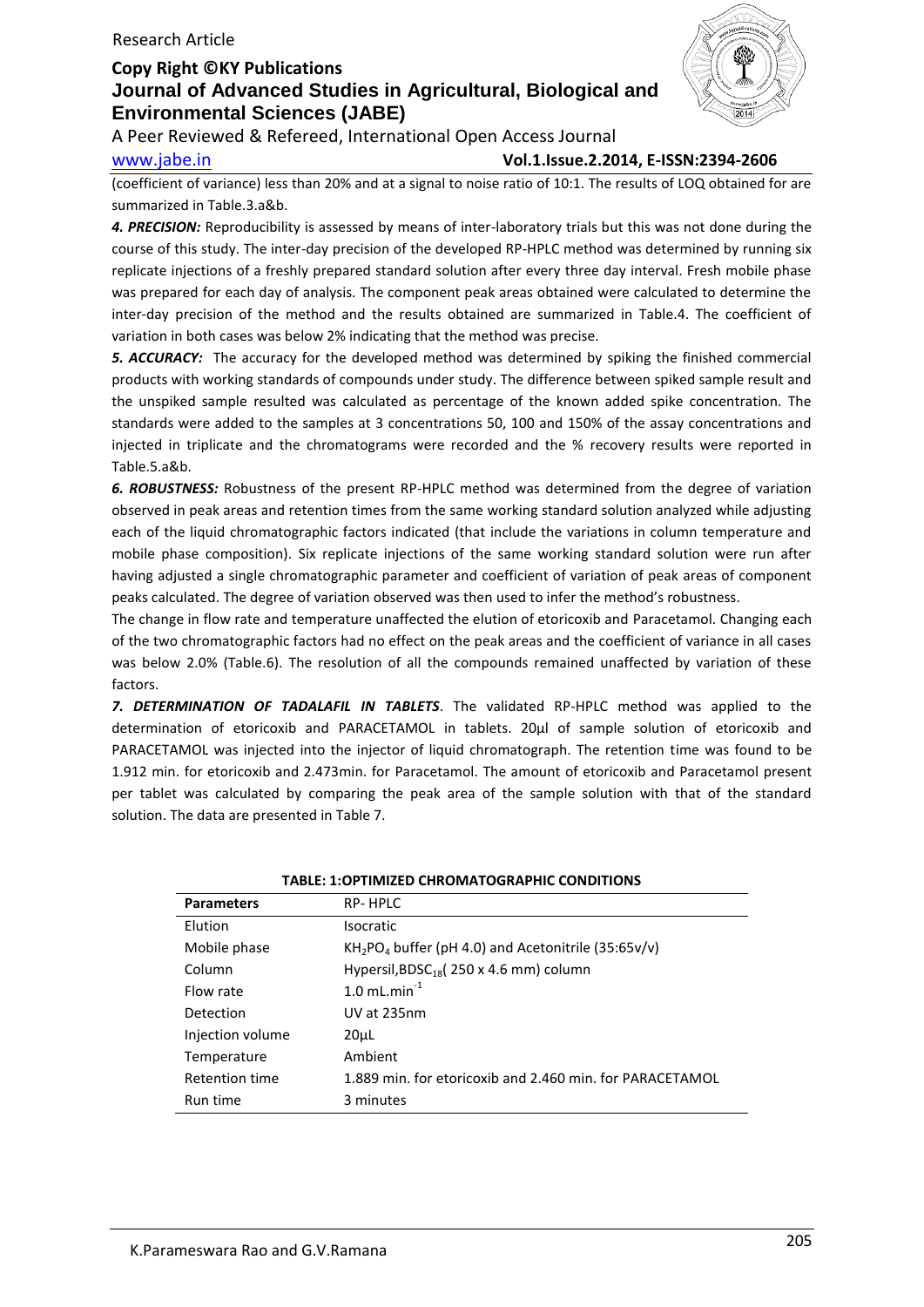

A Peer Reviewed & Refereed, International Open Access Journal

www.jabe.in **Vol.1.Issue.2.2014, E-ISSN:2394-2606**

## **TABLE:.2:SYSTEM SUITABILITY PARAMETERS FOR ETORICOXIB AND PARACETAMOL BY THE PROPOSED**

|                    |                  | <b>METHOD</b>      |                |                          |
|--------------------|------------------|--------------------|----------------|--------------------------|
| <b>NAME OF THE</b> | <b>RETENTION</b> | <b>THEORETICAL</b> | <b>TAILING</b> | <b>USP RESOLUTION</b>    |
| <b>COMPOUND</b>    | <b>TIME</b>      | <b>PLATES</b>      | <b>FACTOR</b>  |                          |
| <b>ETORICOXIB</b>  | 1.889            | 4671               | 1.14           | $\overline{\phantom{0}}$ |
| <b>PARACETAMOL</b> | 2.460            | 3245               | 1.74           | 4.14                     |

### **TABLE: 3.a: LINEARITY STUDIES FOR ETORICOXIB BY THE PROPOSED METHOD**

| ℅<br>LEVEL          | CONC.   |             |
|---------------------|---------|-------------|
| (APPROX.)           | µg/mL   | <b>AREA</b> |
| 50                  | 1000    | 2204508     |
| 75                  | 1500.00 | 3315112     |
| 100                 | 2000.00 | 4418619     |
| 125                 | 2500    | 5492653     |
| 150                 | 3000    | 6628635     |
| Slope               |         | 2205.16     |
| Intercept           |         | 1587.4      |
| $RSQ(r^2)$          |         | 0.9999      |
| $LOD$ ( $\mu$ g/mL) |         | 0.0075      |
| $LOQ$ ( $\mu$ g/mL) |         | 0.025       |

### **LINEARITY STUDY FOR ETORICOXIB**

## **TABLE: 3.b:LINEARITY STUDIES FOR PARACETAMOL BY THE PROPOSED METHOD**

| LINEARITY STUDY FOR PARACETAMOL |                  |             |  |  |  |
|---------------------------------|------------------|-------------|--|--|--|
| % LEVEL<br>(APPROX.)            | CONC. $\mu$ g/mL | <b>AREA</b> |  |  |  |
| 50                              | 1200             | 2829953     |  |  |  |
| 75                              | 1800             | 4239236     |  |  |  |
| 100                             | 2400             | 5649443     |  |  |  |
| 125                             | 3000             | 7056630     |  |  |  |
| 150                             | 3600.00          | 8469585     |  |  |  |
| Slope                           |                  | 2364.28     |  |  |  |
| <b>Intercept</b>                |                  | -47494      |  |  |  |
| $RSQ(r^2)$                      |                  | 0.9996      |  |  |  |
| $LOD$ ( $\mu$ g/mL)             |                  | 0.0184      |  |  |  |
| $LOQ$ ( $\mu$ g/mL)             |                  | 0.0618      |  |  |  |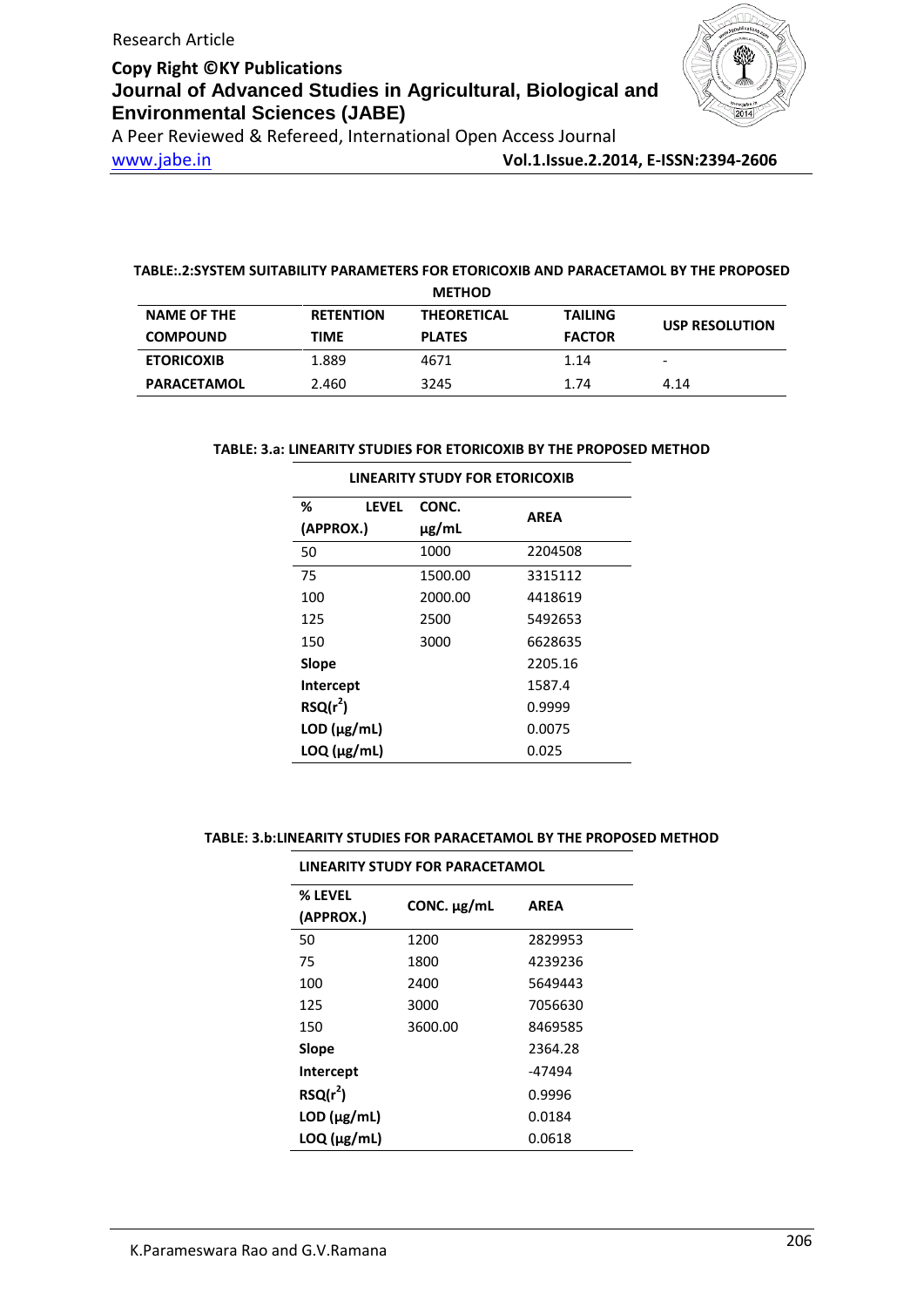

A Peer Reviewed & Refereed, International Open Access Journal www.jabe.in **Vol.1.Issue.2.2014, E-ISSN:2394-2606**

**TABLE:.4::METHOD PRECISION (INTER AND INTRADAY) STUDIES FOR ETORICOXIB AND PARACETAMOL BY THE PROPOSED METHOD**

| <b>METHOD PRECISION BY PROPOSED METHOD</b> |         |                                      |  |  |  |  |
|--------------------------------------------|---------|--------------------------------------|--|--|--|--|
| <b>FOR ETORICOXIB</b>                      |         | <b>FOR PARACETAMOL</b>               |  |  |  |  |
| <b>METHOD PRECISION</b>                    |         | <b>METHOD PRECISION (INTER &amp;</b> |  |  |  |  |
| (INTER & INTRA DAY)                        |         | <b>INTRA DAY)</b>                    |  |  |  |  |
| Set-1                                      | 4416852 | 5643562                              |  |  |  |  |
| Set-2                                      | 4414992 | 5644336                              |  |  |  |  |
| Set-3                                      | 4411891 | 5642624                              |  |  |  |  |
| Set-4                                      | 4416117 | 5647978                              |  |  |  |  |
| Set-5                                      | 4415773 | 5644366                              |  |  |  |  |
| Set-6                                      | 4418450 | 5646346                              |  |  |  |  |
| Over All Avg.                              | 4415679 | 5644869                              |  |  |  |  |
| Over All Std Dev.                          | 2194.23 | 1956.159                             |  |  |  |  |
| <b>Over All %RSD</b>                       | 0.049   | 0.0346                               |  |  |  |  |

### **TABLE:5(a):RECOVERY STUDIES FOR ETORICOXIB BY THE PROPOSED METHOD**

| <b>ETORICOXIB</b> |         |         |            |                  |            |              |
|-------------------|---------|---------|------------|------------------|------------|--------------|
| <b>Spiked</b>     | Sample  | Sample  | $\mu$ g/ml | $\mu$ g/ml found | % Recovery | % Mean       |
| Level             | Weight  | Area    | added      |                  |            |              |
| 50%               | 674.85  | 2203569 | 991.000    | 988.25           | 99.72      |              |
| 50%               | 674.85  | 2206780 | 991.000    | 989.69           | 99.86      | 99.79        |
| 50%               | 674.85  | 2203927 | 991.000    | 988.41           | 99.73      | [%RSD        |
| 50%               | 674.85  | 2202229 | 991.000    | 987.65           | 99.82      | $0.0566$ ]   |
| 50%               | 674.85  | 2205956 | 991.000    | 989.32           | 99.83      |              |
| 50%               | 674.85  | 2205014 | 991.000    | 988.90           | 99.78      |              |
| 100%              | 1349.70 | 4415764 | 1982.000   | 1980.38          | 99.91      | 99.89        |
| 100%              | 1349.70 | 4414427 | 1982.000   | 1979.78          | 99.88      | [%RSD 0.015] |
| 100%              | 1349.70 | 4415226 | 1982.000   | 1980.13          | 99.90      |              |
| 150%              | 2024.60 | 6624519 | 2973.073   | 2970.95          | 99.92      |              |
| 150%              | 2024.60 | 6624623 | 2973.073   | 2971.00          | 99.93      |              |
| 150%              | 2024.60 | 6621244 | 2973.073   | 2969.49          | 99.88      | 99.91        |
| 150%              | 2024.60 | 6628448 | 2973.073   | 2972.72          | 99.96      | [%RSD 0.028] |
| 150%              | 2024.60 | 6623817 | 2973.073   | 2970.64          | 99.92      |              |
| 150%              | 2024.60 | 6622003 | 2973.073   | 2969.83          | 99.89      |              |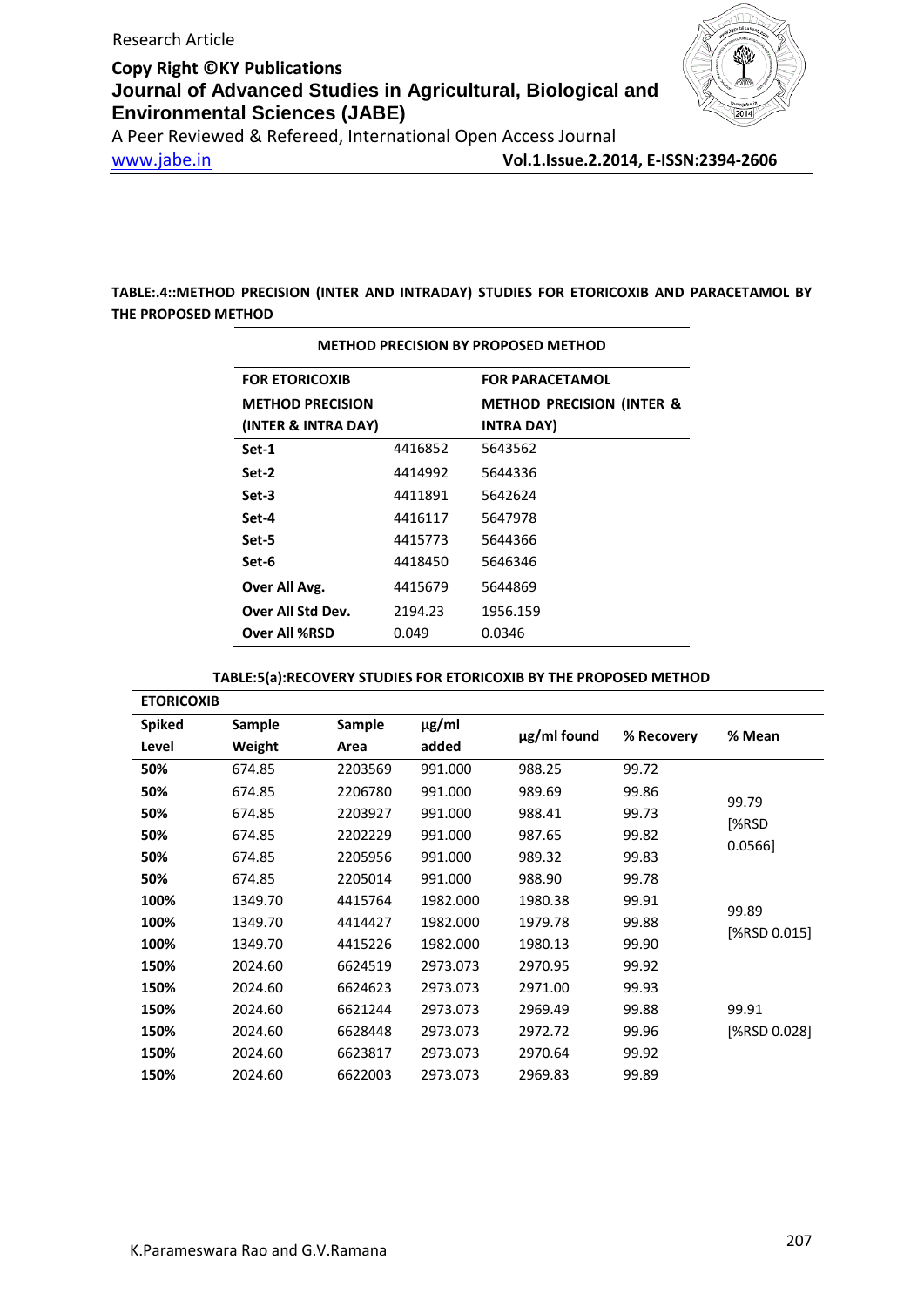

A Peer Reviewed & Refereed, International Open Access Journal www.jabe.in **Vol.1.Issue.2.2014, E-ISSN:2394-2606**

### **TABLE:5(b): RECOVERY STUDIES FOR PARACETAMOL BY THE PROPOSED METHOD**

| <b>PARACETAMOL</b> |         |             |             |                  |            |             |
|--------------------|---------|-------------|-------------|------------------|------------|-------------|
| Spiked             | Sample  | Sample Area | ug/ml added | $\mu$ g/ml found | % Recovery | % Mean      |
| Level              | Weight  |             |             |                  |            |             |
| 50%                | 424.33  | 2829909     | 1196.400    | 1200.57          | 100        |             |
| 50%                | 424.33  | 2825406     | 1196.400    | 1198.66          | 100        |             |
| 50%                | 424.33  | 2826615     | 1196.400    | 1199.17          | 100        | 100         |
| 50%                | 424.33  | 2826905     | 1196.400    | 1199.29          | 100        | [%RSD 1.00] |
| 50%                | 424.33  | 2825731     | 1196.400    | 1198.79          | 100        |             |
| 50%                | 424.33  | 2826388     | 1196.400    | 1199.07          | 100        |             |
| 100%               | 848.65  | 5648536     | 2392.800    | 2396.35          | 100        | 100         |
| 100%               | 848.65  | 5649510     | 2392.800    | 2396.76          | 100        | [%RSD 1.00] |
| 100%               | 848.65  | 5648558     | 2392.800    | 2396.36          | 100        |             |
| 150%               | 1273.00 | 8468437     | 3589.289    | 3592.67          | 100        |             |
| 150%               | 1273.00 | 8465703     | 3589.289    | 3591.51          | 100        |             |
| 150%               | 1273.00 | 8469250     | 3589.289    | 3593.01          | 100        | 100         |
| 150%               | 1273.00 | 8465826     | 3589.289    | 3591.56          | 100        | [%RSD 1.00] |
| 150%               | 1273.00 | 8466447     | 3589.289    | 3591.82          | 100        |             |
| 150%               | 1273.00 | 8466099     | 3589.289    | 3591.67          | 100        |             |

### **TABLE.6.: RECOVERY STUDIES OF THE PROPOSED RP-HPLC METHOD**

| <b>ROBUST CONDITIONS</b> |                | <b>PARACETAMOL</b><br><b>ETORICOXIB</b> |                  |      |                  |
|--------------------------|----------------|-----------------------------------------|------------------|------|------------------|
|                          |                | Rt                                      | <b>PEAK AREA</b> | Rt   | <b>PEAK AREA</b> |
| <b>FLOW RATE</b>         | $0.8$ ml/min   | 2.79                                    | 4315764          | 2.01 | 28123678         |
|                          | $1.2$ ml/min   | 2.56                                    | 4556427          | 2.56 | 29707905         |
| <b>TEMP</b>              | $40^{\circ}$ C | 2.80                                    | 4361564          | 1.94 | 30653678         |
|                          | $45^{\circ}$ C | 2.86                                    | 4567237          | 2.12 | 29543205         |

## **TABLE:7:ANALYSIS OF MARKETED TABLETS OF ETORICOXIB AND PARACETAMOL[TRO-P] BY THE PROPOSED**

| <b>METHOD</b>                                                       |        |       |  |  |  |
|---------------------------------------------------------------------|--------|-------|--|--|--|
| QUANTITYFOUND*<br><b>DRUG</b><br><b>%ASSAY</b><br><b>LABALCLAIM</b> |        |       |  |  |  |
| 60 <sub>mg</sub>                                                    | 59.97  | 99.95 |  |  |  |
| 500 <sub>mg</sub>                                                   | 499.95 | 99.99 |  |  |  |
|                                                                     |        |       |  |  |  |

\*Average of six determinations

### **CONCLUSIONS**

A fast simple, reliable, precise and robust isocratic reverse phase HPLC method with UV detection was developed for the simultaneous determination of etoricoxib and PARACETAMOL. The optimized conditions for the separation of etoricoxib and PARACETAMOL were: Hypersil,BDS C18 (250 mm × 4.6 mm i.d. 5 μm) column, mobile phase: KH2PO4 buffer(pH 3.2) and acetonitrile (35:65% v/v);ambient temperature maintained; Flow rate 1.0ml/min: Detection at 235nm and injection of 20μl.